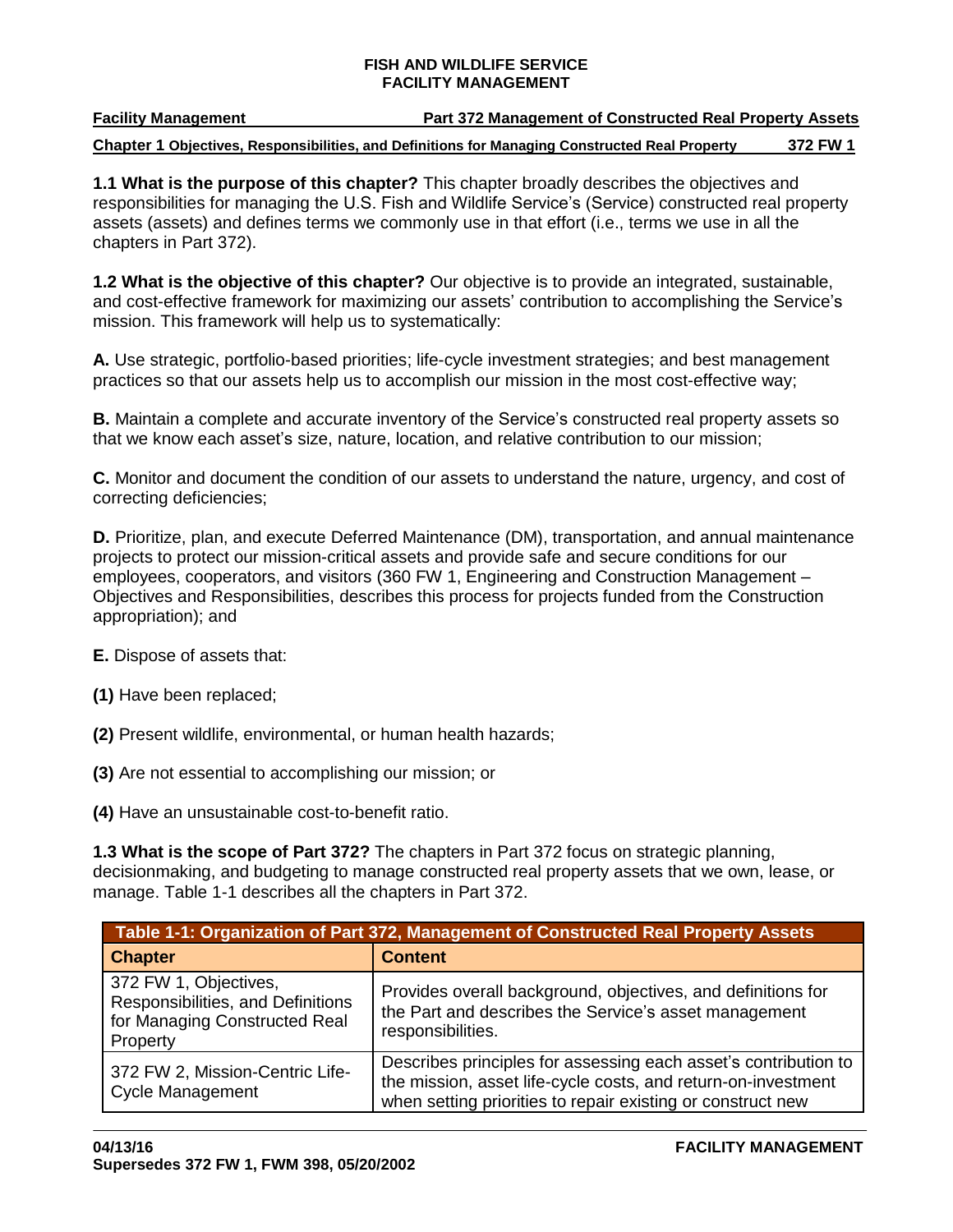**Facility Management Part 372 Management of Constructed Real Property Assets**

**Chapter 1 Objectives, Responsibilities, and Definitions for Managing Constructed Real Property 372 FW 1**

|                                                                                             | Table 1-1: Organization of Part 372, Management of Constructed Real Property Assets                                                                         |
|---------------------------------------------------------------------------------------------|-------------------------------------------------------------------------------------------------------------------------------------------------------------|
| <b>Chapter</b>                                                                              | <b>Content</b>                                                                                                                                              |
|                                                                                             | assets.                                                                                                                                                     |
| 372 FW 3, Maintaining a<br><b>Complete and Accurate</b><br>Inventory                        | Explains how we inventory assets to meet mandatory<br>reporting requirements and manage them strategically.                                                 |
| 372 FW 4, Assessing Condition<br>and Documenting Cost to<br><b>Correct Deficiencies</b>     | Describes how we assess asset condition and determine the<br>cost to correct deficiencies found in the assessments. Also<br>covers specialized inspections. |
| 372 FW 5, Planning and<br><b>Executing Projects within</b><br>Deferred Maintenance Budgets  | Describes how we develop and execute 5-year DM and fire<br>facility plans.                                                                                  |
| 372 FW 6, Planning and<br><b>Executing Projects within</b><br><b>Transportation Budgets</b> | Describes how we develop and execute our 5-year<br>transportation plan.                                                                                     |
| 372 FW 7, Disposing of<br><b>Constructed Real Property</b><br>Assets                        | Describes how we dispose of assets and document disposals.                                                                                                  |

**1.4 What other Parts in the Service Manual are related to constructed real property assets?**  See Table 1-2.

|                    | Table 1-2: Other Parts in the Service Manual Related to Constructed Real Property |                  |                                                                 |
|--------------------|-----------------------------------------------------------------------------------|------------------|-----------------------------------------------------------------|
| <b>Parts</b>       | <b>Titles</b>                                                                     | <b>Parts</b>     | <b>Titles</b>                                                   |
| <b>Part 260</b>    | <b>Financial Management</b>                                                       | Part 370         | Space Management                                                |
| Part 340 to<br>342 | Acquisition and Ownership of Part 371<br>Lands                                    |                  | <b>Quarters Management</b>                                      |
| Part 360           | Engineering and Construction Part 373<br>Management                               |                  | <b>Energy Management and</b><br><b>Water Conservation</b>       |
| <b>Part 361</b>    | Dam Safety                                                                        | Parts 560 to 563 | <b>Pollution Control and</b><br><b>Environmental Compliance</b> |
| Part 362           | <b>Bridge Safety</b>                                                              | <b>Part 565</b>  | Sustainability                                                  |
| Part 363           | Seismic Safety                                                                    |                  |                                                                 |

# **1.5 What are the authorities for this chapter?**

- **A.** Architectural Barriers Act of 1968 (42 U.S.C. 4151).
- **B.** Archeological and Historic Preservation Act (16 U.S.C. 469-469c).
- **C.** Executive Order 13327, Federal Real Property Asset Management.
- **D.** Executive Order 13693, Planning for Federal Sustainability in the Next Decade.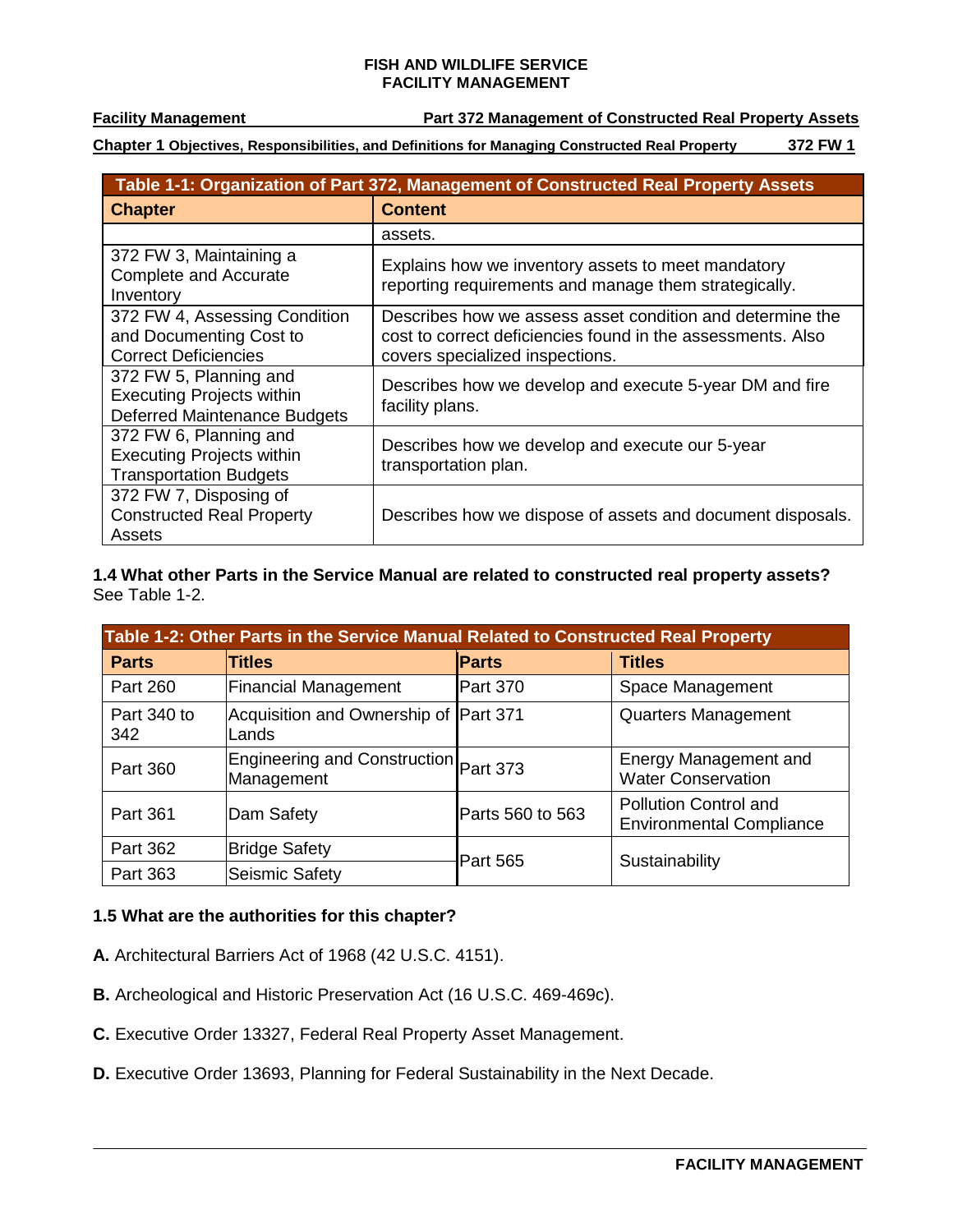**Facility Management Part 372 Management of Constructed Real Property Assets**

**Chapter 1 Objectives, Responsibilities, and Definitions for Managing Constructed Real Property 372 FW 1**

- **E.** Federal Property and Administrative Services Act of 1949 (40 U.S.C. 101 et seq.).
- **F.** Federal Management Regulations, Real Property (41 CFR 101-102).
- **G.** Fish and Wildlife Act of 1956 (16 U.S.C. 742a-754d, not including 742d-1).
- **H.** Fish and Wildlife Conservation Act (16 U.S.C. 2901-2911).
- **I.** McKinney-Vento Homeless Assistance Act of 1987, as amended (42 U.S.C. 11411).
- **J.** Migratory Bird Conservation Act (16 U.S.C. 715k).
- **K.** National Environmental Policy Act (42 U.S.C. 4321-4370).
- **L.** National Historic Preservation Act of 1966 (16 U.S.C. 470 et seq.).
- **M.** National Wildlife Refuge System Improvement Act of 1997 (P.L. 105-57).
- **N.** Occupational Safety and Health Act of 1970 (29 U.S.C. 651-678).

**O.** Office of Management and Budget (OMB) Circular A-45, Rental and Construction of Government Quarters.

- **P.** Refuge Recreation Act, as amended (16 U.S.C. 460k-460-k-4).
- **Q.** Surplus Property for Public Airports, as amended (49 U.S.C. 47151-47153).

**R.** Transfer of Certain Real Property for Wildlife Conservation Purposes Act (16 U.S.C. 667b-667d).

**1.6 Who is responsible for management of constructed real property assets?** We describe asset management responsibilities for planning, decisionmaking, and budgeting in Table 1-3. Other chapters in Part 372 address responsibilities for more specific aspects of asset management.

|                          | Table 1-3: Responsibilities for Management of Constructed Real Property Assets |
|--------------------------|--------------------------------------------------------------------------------|
| These employees          | Are responsible for                                                            |
| A. The Director          | Approving all Servicewide asset management policy and budget                   |
|                          | matters.                                                                       |
| <b>B. The Deputy</b>     | Overseeing the overall real property asset management program as               |
| <b>Director</b>          | Senior Real Property Officer, with roles prescribed in Executive Order         |
|                          | 13327.                                                                         |
| C. The Chief -           | (1) Leading the Service's national level asset management program,             |
| <b>National Wildlife</b> | which includes:                                                                |
| <b>Refuge System</b>     | (a) Implementing Executive Order 13327,                                        |
| (NWRS)                   | (b) Representing the Service on the Department's Asset                         |
|                          | Management Team, and                                                           |
|                          | (c) Implementing the policy in this Part and integrating it with               |
|                          | other activities related to managing constructed real property;                |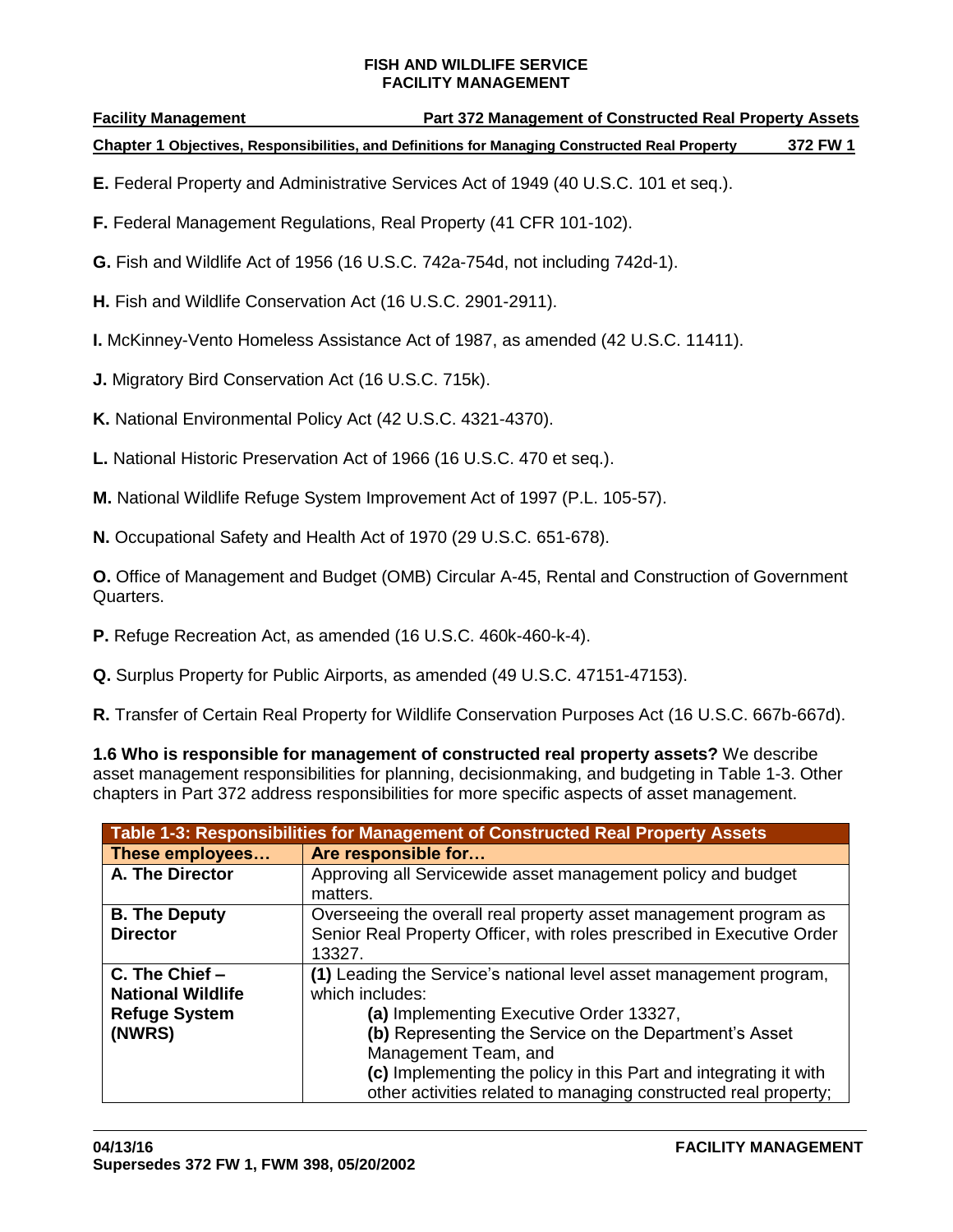**Facility Management Part 372 Management of Constructed Real Property Assets** 

|                                                                           | Table 1-3: Responsibilities for Management of Constructed Real Property Assets                                                                                                                                                                                                          |
|---------------------------------------------------------------------------|-----------------------------------------------------------------------------------------------------------------------------------------------------------------------------------------------------------------------------------------------------------------------------------------|
| These employees                                                           | Are responsible for                                                                                                                                                                                                                                                                     |
|                                                                           | (2) Coordinating with other Directorate members in Headquarters who<br>manage assets, especially the Assistant Director - Fish and Aquatic<br>Conservation and the Assistant Director - Business Management and<br>Operations, to:                                                      |
|                                                                           | (a) Develop and implement an effective overall approach to<br>asset management and budgeting, and<br>(b) Update the Constructed Real Property Management<br>Handbook;                                                                                                                   |
|                                                                           | (3) Coordinating with members of the Construction Investment<br>Review Board (IRB) as needed;                                                                                                                                                                                           |
|                                                                           | (4) Managing the Service Asset and Maintenance Management<br>System (SAMMS), which we use in combination with the Financial<br>and Business Management System (FBMS) to form the official<br>database of record for the Service's constructed real property assets;                     |
|                                                                           | (5) Leading the Service's transportation program, including<br>coordination with the U.S. Department of Transportation;                                                                                                                                                                 |
|                                                                           | (6) Ensuring that our asset management activities protect cultural<br>resources, preserve water rights, promote sustainability, and comply<br>with all legal mandates; and                                                                                                              |
|                                                                           | (7) Managing the Service's Realty program and taking into<br>consideration the need to coordinate management of constructed real<br>property assets as part of planning for land acquisition, transfer, or<br>disposal whenever they impact management of constructed real<br>property. |
| D. Assistant Director -<br><b>Fish and Aquatic</b><br><b>Conservation</b> | (1) Coordinating with the Chief of NWRS on the Service's national<br>level asset management program for Fish and Aquatic Conservation<br>(FAC), which includes:                                                                                                                         |
|                                                                           | (a) Implementing Executive Order 13327,<br>(b) Representing the Service on the Department's Asset<br>Management and Working Group Teams, and<br>(c) Implementing the policy in this Part and integrating it with<br>other activities related to managing constructed real property;     |
|                                                                           | (2) Coordinating with members of the Construction IRB as needed;                                                                                                                                                                                                                        |
|                                                                           | (3) Ensuring that our asset management activities protect cultural                                                                                                                                                                                                                      |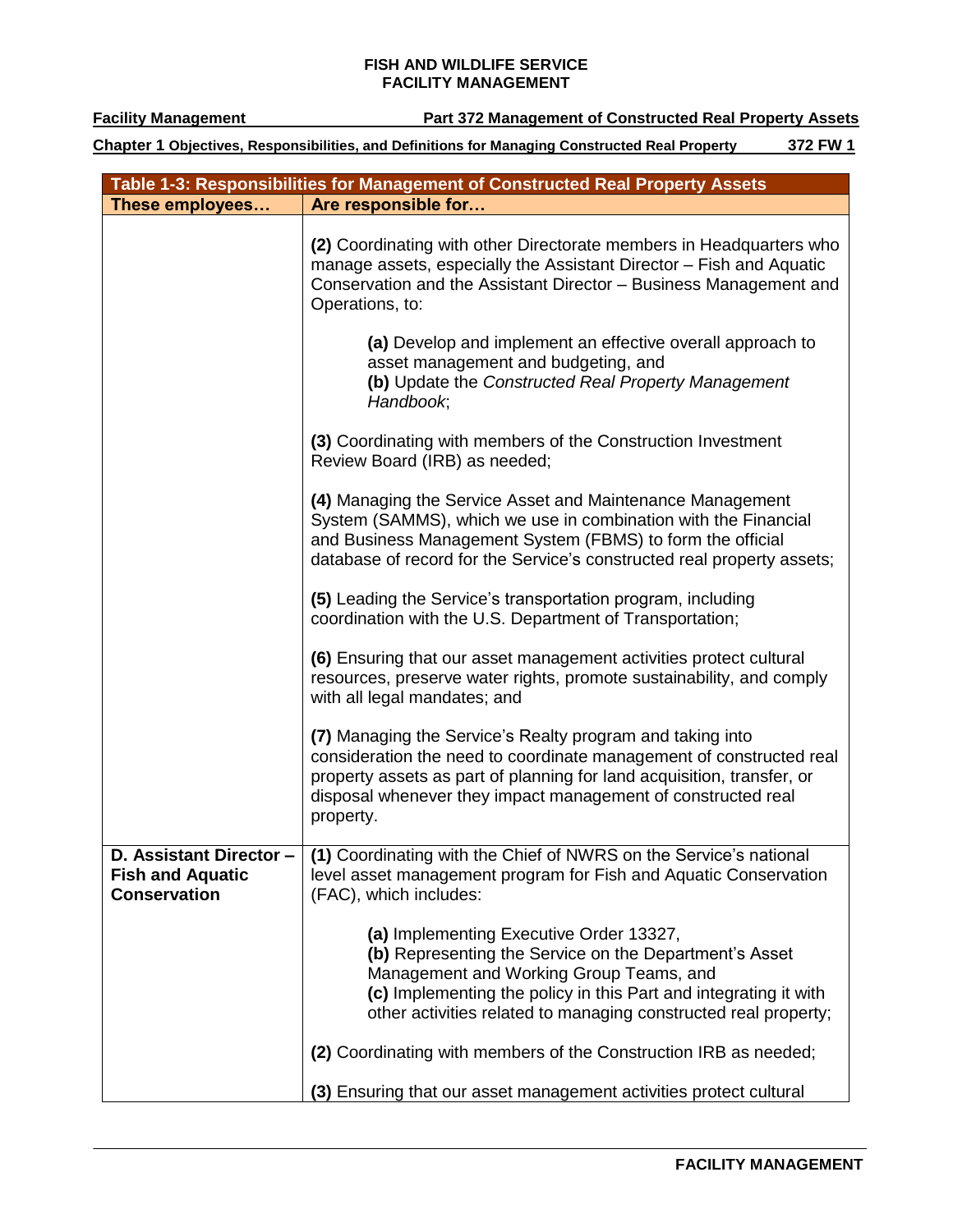**Facility Management Part 372 Management of Constructed Real Property Assets** 

|                                                                            | Table 1-3: Responsibilities for Management of Constructed Real Property Assets                                                                                                                                                                                                                                                                                                                                                                    |
|----------------------------------------------------------------------------|---------------------------------------------------------------------------------------------------------------------------------------------------------------------------------------------------------------------------------------------------------------------------------------------------------------------------------------------------------------------------------------------------------------------------------------------------|
| These employees                                                            | Are responsible for                                                                                                                                                                                                                                                                                                                                                                                                                               |
|                                                                            | resources, preserve water rights, promote sustainability, and comply<br>with all legal mandates; and                                                                                                                                                                                                                                                                                                                                              |
|                                                                            | (4) Planning FAC land acquisitions, using agreements and<br>divestitures, and taking into consideration the need to coordinate<br>management of constructed real property assets as part of planning<br>for land acquisition, transfer, or disposal whenever they impact<br>management of constructed real property.                                                                                                                              |
| E. Assistant Director -<br><b>Business</b>                                 | (1) Overseeing the construction budget;                                                                                                                                                                                                                                                                                                                                                                                                           |
| <b>Management and</b><br><b>Operations</b>                                 | (2) Coordinating with the Directorate members in Headquarters who<br>manage assets to implement an effective overall approach to<br>planning and executing construction, DM, and transportation budgets;                                                                                                                                                                                                                                          |
|                                                                            | (3) Leading the Service's:                                                                                                                                                                                                                                                                                                                                                                                                                        |
|                                                                            | (a) Engineering activities, including specialized inspections,<br>construction planning, energy management, and management<br>of significant and high hazard dam construction projects;<br>(b) Contracting and leasing activities, including contracting<br>and acquisition related to constructed real property and<br>leasing for quarters, office space, and other purposes; and<br>(c) Real property financial management program activities. |
| <b>F. Other Directorate</b><br>members at<br><b>Headquarters</b>           | Coordinating with the Chief - NWRS and the Assistant Director -<br>Business Management and Operations to develop and implement<br>asset management policies and procedures under this Part.                                                                                                                                                                                                                                                       |
| <b>G. Regional Directors</b><br>and Assistant<br><b>Regional Directors</b> | (1) Working with the Chief - NWRS, the Assistant Director - Fish and<br>Aquatic Conservation, and the Assistant Director - Business<br>Management and Operations, and other members of the Construction<br>IRB to develop, adapt, and implement strategic asset management<br>policies and procedures;                                                                                                                                            |
|                                                                            | (2) Approving Regional priorities for 5-year DM and transportation<br>plans we send to the Department and OMB, consistent with guidance<br>from the Department;                                                                                                                                                                                                                                                                                   |
|                                                                            | (3) Providing overall accountability for completing funded DM and<br>transportation projects consistent with guidance from the Director and<br>that we lay out in the 5-year plan projects we send to the Department<br>and OMB;                                                                                                                                                                                                                  |
|                                                                            | (4) Ensuring that asset management activities, including annual                                                                                                                                                                                                                                                                                                                                                                                   |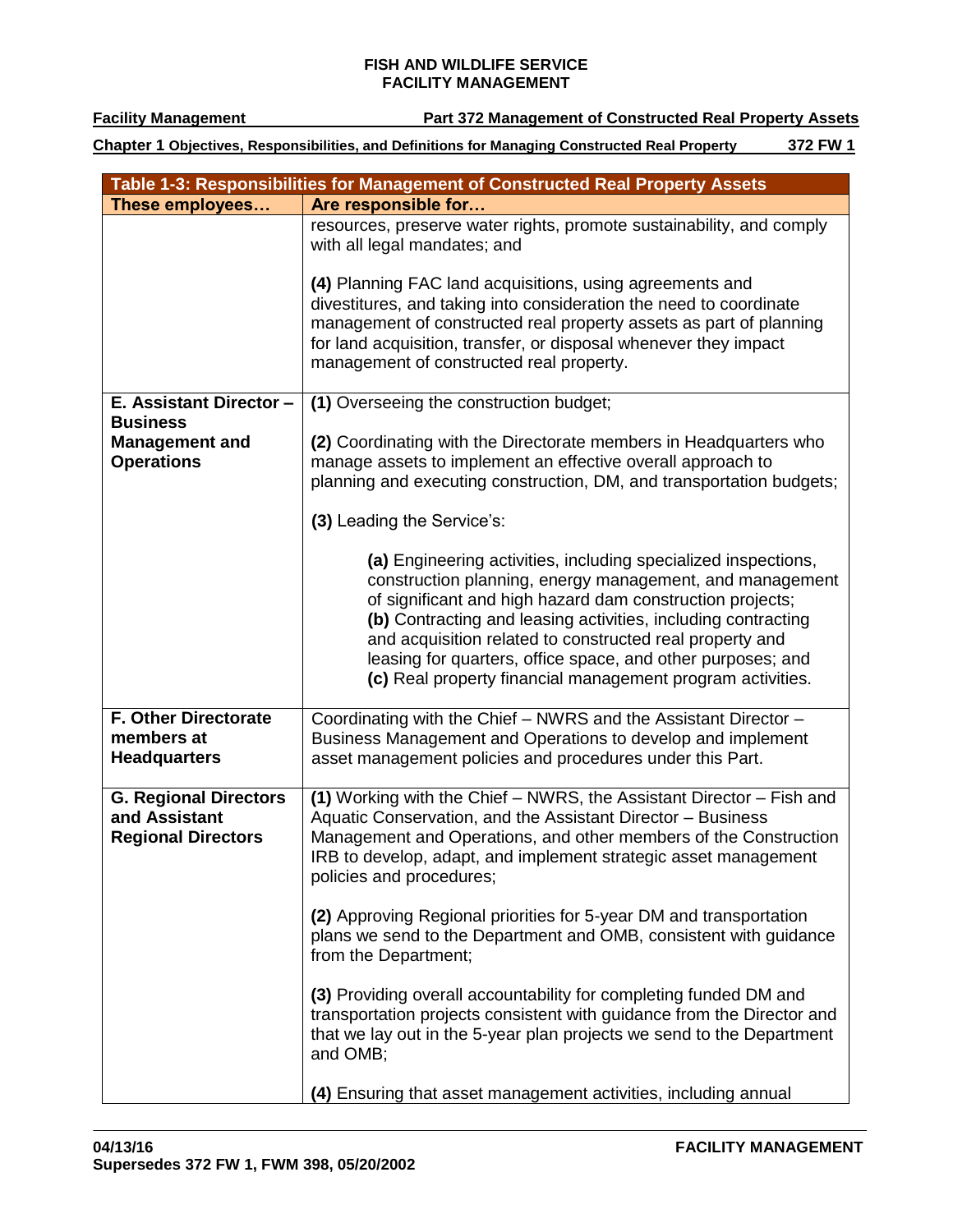**Facility Management Part 372 Management of Constructed Real Property Assets**

**Chapter 1 Objectives, Responsibilities, and Definitions for Managing Constructed Real Property 372 FW 1**

|                                                             | Table 1-3: Responsibilities for Management of Constructed Real Property Assets                                                                                                                                                                           |
|-------------------------------------------------------------|----------------------------------------------------------------------------------------------------------------------------------------------------------------------------------------------------------------------------------------------------------|
| These employees                                             | Are responsible for                                                                                                                                                                                                                                      |
|                                                             | maintenance, DM, construction, life-cycle investments, etc., focus on<br>mission delivery; are integrated with overall program responsibilities;<br>and optimize life-cycle return on investment; and                                                    |
|                                                             | (5) Overseeing Regional Engineering program activities, including<br>inspections of and mitigation projects for bridges, seismic safety, and<br>non-program dams.                                                                                        |
| <b>H. Regional Facilities</b><br><b>Program Supervisors</b> | (1) Completing comprehensive condition assessments and arranging<br>for specialized inspections when needed;                                                                                                                                             |
|                                                             | (2) Incorporating all relevant asset data into SAMMS and the FBMS<br>Real Property Inventory database; and                                                                                                                                               |
|                                                             | (3) Supporting Assistant Regional Directors in developing 5-year DM<br>and transportation plans, consistent with guidance from the<br>Department.                                                                                                        |
| I. Field Station<br><b>Managers</b>                         | (1) Ensuring that FBMS and SAMMS asset inventories are updated<br>annually in an accurate, timely, and thorough manner using national<br>level guidance;                                                                                                 |
|                                                             | (2) Identifying asset maintenance needs and priorities;                                                                                                                                                                                                  |
|                                                             | (3) Prioritizing, scheduling, and completing annual asset<br>maintenance, component renewal, disposal, and construction work<br>paid for with funds the station manages;                                                                                 |
|                                                             | (4) Providing accurate accounting in FBMS of the cost of annual<br>constructed real property operation and maintenance (including all<br>types of maintenance, wages, utilities, energy costs, etc.), component<br>renewal, DM, and capital improvement; |
|                                                             | (5) Completing DM and transportation projects, consistent with<br>available funding and Regional guidance; and                                                                                                                                           |
|                                                             | (6) Reporting project accomplishments annually.                                                                                                                                                                                                          |

**1.7 What is the official database of record for management of constructed real property information?** We use SAMMS in conjunction with FBMS as the official database of record for constructed real property.

**A.** SAMMS provides a systematic approach to collecting, verifying, managing, and applying data. Reliable and current data supports local, Regional, and national decisionmaking and is essential for developing and justifying funding needs for the national budget process.

**B.** FBMS is the Service's financial database of record and has specific requirements related to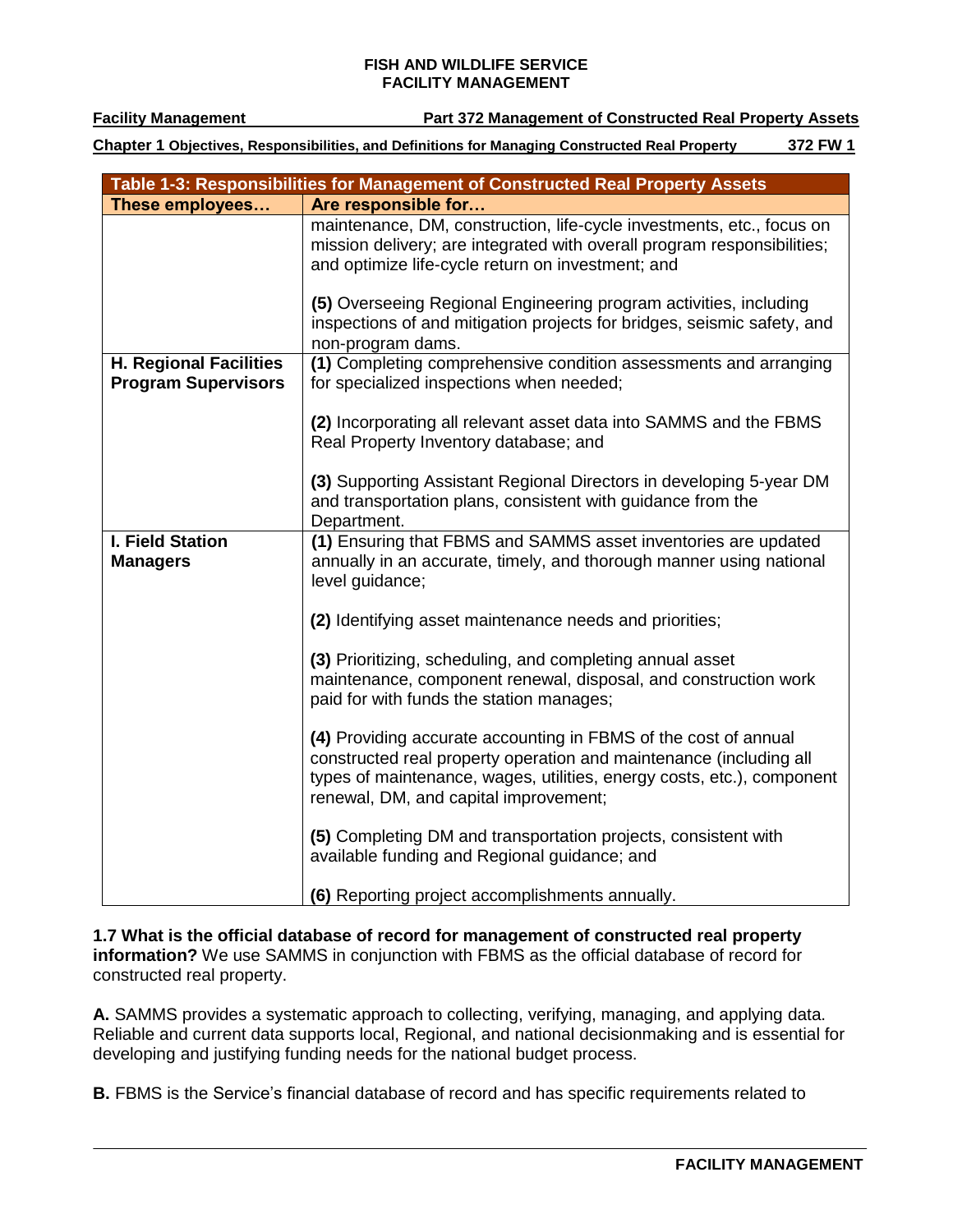**Facility Management Part 372 Management of Constructed Real Property Assets** 

**Chapter 1 Objectives, Responsibilities, and Definitions for Managing Constructed Real Property 372 FW 1**

inventory and Federal real property reporting for constructed real property assets.

**C.** Data elements in the SAMMS and FBMS software applications are interfaced so that we can efficiently manage data between the two systems.

# **1.8 What terms do you need to know to understand the chapters in Part 372?** See Table 1-4.

<span id="page-6-1"></span><span id="page-6-0"></span>

|          |              | Table 1-4: Definitions of Terms Used in Part 372                                                                                                                                                                                                                                                                                                                                                                                                        |   |    |             |         |          |          |   |           |                          |                         |              |                         |                                                                                                                                                                                                                                                                                                                                                                                                                                                                                                                                                                                                                                 |           |  |                |                |              |  |
|----------|--------------|---------------------------------------------------------------------------------------------------------------------------------------------------------------------------------------------------------------------------------------------------------------------------------------------------------------------------------------------------------------------------------------------------------------------------------------------------------|---|----|-------------|---------|----------|----------|---|-----------|--------------------------|-------------------------|--------------|-------------------------|---------------------------------------------------------------------------------------------------------------------------------------------------------------------------------------------------------------------------------------------------------------------------------------------------------------------------------------------------------------------------------------------------------------------------------------------------------------------------------------------------------------------------------------------------------------------------------------------------------------------------------|-----------|--|----------------|----------------|--------------|--|
|          |              | Click on a letter below to find a term.                                                                                                                                                                                                                                                                                                                                                                                                                 |   |    |             |         |          |          |   |           |                          |                         |              |                         |                                                                                                                                                                                                                                                                                                                                                                                                                                                                                                                                                                                                                                 |           |  |                |                |              |  |
| <u>A</u> | $\mathbf{B}$ | $\underline{\mathbf{c}}$<br>$\overline{\mathbf{D}}$                                                                                                                                                                                                                                                                                                                                                                                                     | Е | Е. | $\mathbf G$ | $H$ $I$ | <u>J</u> | <u>K</u> | ┺ | ${\bf M}$ | $\underline{\mathbf{N}}$ | $\overline{\mathbf{o}}$ | $\mathbf{P}$ | $\overline{\mathbf{Q}}$ | $\mathbf{R}$                                                                                                                                                                                                                                                                                                                                                                                                                                                                                                                                                                                                                    | <u>SI</u> |  | <u>U V W X</u> | $\overline{X}$ | $\mathbf{Z}$ |  |
| Α        |              | that we track and manage as a distinct, identifiable entity. SAMMS stores asset records<br>a grouping of related structures managed as a single entity (e.g., a house, carport,<br>fence, and septic tank might be treated as a single asset). There is a Departmental<br>consistently.<br>the mission of the installation where it is located. The numeric range is from 1 (little or no<br>importance) to 100 (mission critical with no substitutes). |   |    |             |         |          |          |   |           |                          |                         |              |                         | Asset is a constructed real property item with a replacement value of at least \$5,000<br>in the "Locations" table. The corresponding FBMS records are the "Building" record for<br>real property reporting data and the "Asset Master Record" for financial data. An asset<br>may be a single physical structure, a structure with integrated functional components, or<br>coding system that classifies each type of asset to help us manage and analyze data<br>Asset Priority Index (API) is the measure of the importance of a constructed asset to                                                                        |           |  |                |                |              |  |
| B        |              | None.                                                                                                                                                                                                                                                                                                                                                                                                                                                   |   |    |             |         |          |          |   |           |                          |                         |              |                         |                                                                                                                                                                                                                                                                                                                                                                                                                                                                                                                                                                                                                                 |           |  |                |                |              |  |
|          |              |                                                                                                                                                                                                                                                                                                                                                                                                                                                         |   |    |             |         |          |          |   |           |                          |                         |              |                         | Capital Improvement (CI) means the construction, installation, or assembly of a new<br>asset, or the alteration, expansion, or extension of an existing asset to accommodate a<br>change of function, to fulfill programmatic needs, or to incorporate new technology. This<br>may also include major renovation of an existing asset to restore or extend its life<br>without a change of function. It may also include engineering or contracted Architectural<br>and Engineering (A&E) services that support planning, design, and execution.<br>(1) Construction is the erection, installation, or assembly of a new asset. |           |  |                |                |              |  |
| C        |              |                                                                                                                                                                                                                                                                                                                                                                                                                                                         |   |    |             |         |          |          |   |           |                          |                         |              |                         | (2) Alterations are changes to the interior floor plan, electrical, mechanical or<br>structural components, or other physical characteristics of an existing facility or<br>installed component so that we can use it more effectively for its currently designated<br>purpose or adapt it to a new use or occupancy. Alterations may include work we also<br>call improvement, conversion, remodeling, retrofitting, or modernization. These<br>modifications are beyond what we call routine maintenance.                                                                                                                     |           |  |                |                |              |  |
|          |              |                                                                                                                                                                                                                                                                                                                                                                                                                                                         |   |    |             |         |          |          |   |           |                          |                         |              |                         | (3) Expansion is when we increase the capacity or size of a facility to serve needs<br>different from, or greater than, those originally intended. Expansion is a capital<br>improvement because the action expands or modifies (e.g., expanded use, change in<br>occupancy code applicability, etc.) the asset, increasing the capacity beyond its                                                                                                                                                                                                                                                                             |           |  |                |                |              |  |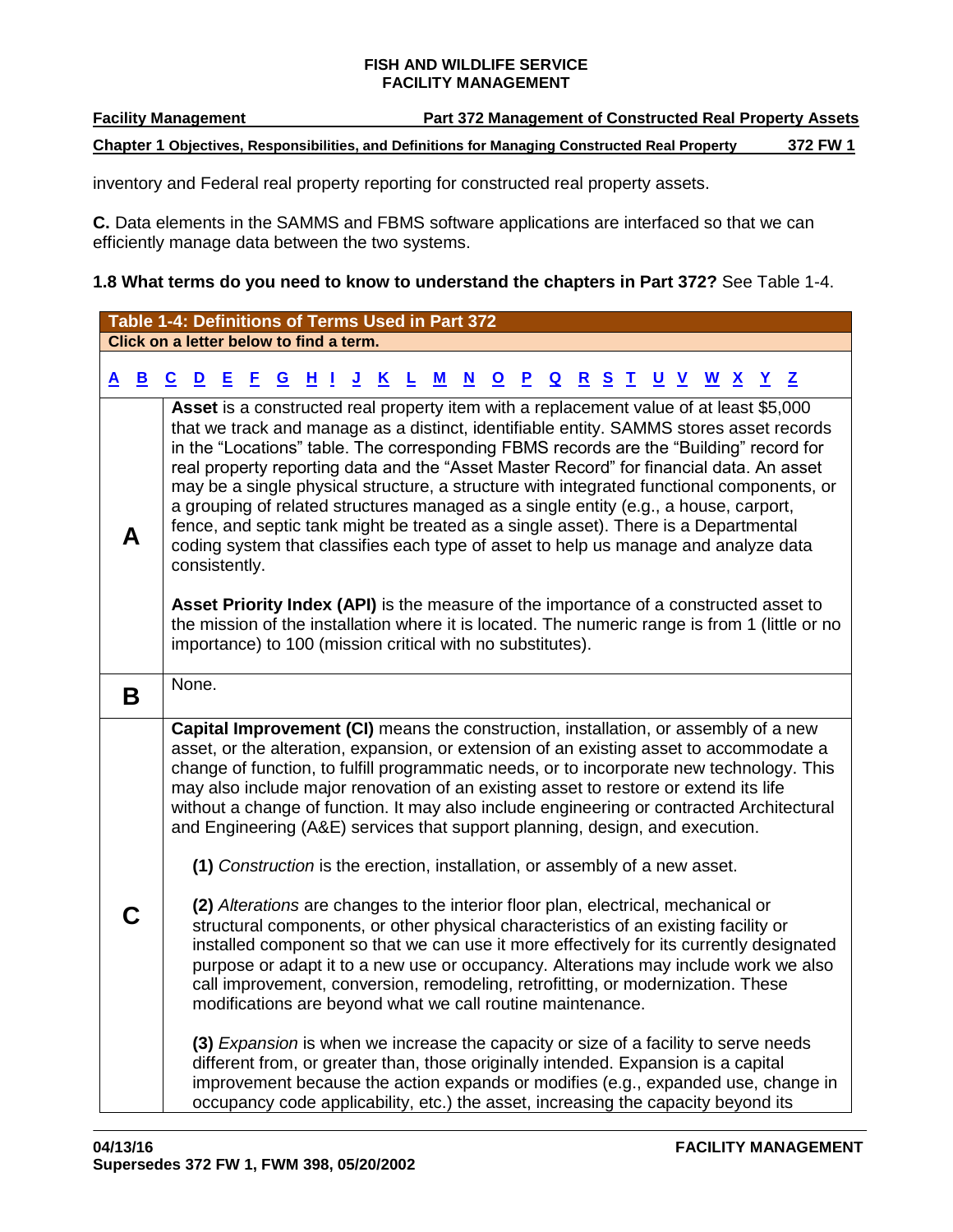# **Facility Management Part 372 Management of Constructed Real Property Assets**

<span id="page-7-1"></span><span id="page-7-0"></span>

|   |              | Table 1-4: Definitions of Terms Used in Part 372 |                      |       |              |                                                                                                                                                                                                                                                                                                                                                                                                                                                                                                                                                                                                                              |   |   |              |           |                |                          |  |  |  |                                                                                                                                                                                                                                                                                     |  |
|---|--------------|--------------------------------------------------|----------------------|-------|--------------|------------------------------------------------------------------------------------------------------------------------------------------------------------------------------------------------------------------------------------------------------------------------------------------------------------------------------------------------------------------------------------------------------------------------------------------------------------------------------------------------------------------------------------------------------------------------------------------------------------------------------|---|---|--------------|-----------|----------------|--------------------------|--|--|--|-------------------------------------------------------------------------------------------------------------------------------------------------------------------------------------------------------------------------------------------------------------------------------------|--|
|   |              | Click on a letter below to find a term.          |                      |       |              |                                                                                                                                                                                                                                                                                                                                                                                                                                                                                                                                                                                                                              |   |   |              |           |                |                          |  |  |  |                                                                                                                                                                                                                                                                                     |  |
| A | $\mathbf{B}$ | C<br>$\mathbf{D}$                                |                      | 8 E E | $\mathbf{G}$ | $H$ $I$ $J$ $K$                                                                                                                                                                                                                                                                                                                                                                                                                                                                                                                                                                                                              | L | M | $\mathbf{N}$ | <u>OP</u> | $\overline{a}$ | <u>R S T U V W X Y Z</u> |  |  |  |                                                                                                                                                                                                                                                                                     |  |
|   |              |                                                  |                      |       |              |                                                                                                                                                                                                                                                                                                                                                                                                                                                                                                                                                                                                                              |   |   |              |           |                |                          |  |  |  | existing functionality. DM needs on the original asset may be reduced or eliminated in                                                                                                                                                                                              |  |
|   |              |                                                  |                      |       |              | conjunction with an expansion.                                                                                                                                                                                                                                                                                                                                                                                                                                                                                                                                                                                               |   |   |              |           |                |                          |  |  |  |                                                                                                                                                                                                                                                                                     |  |
|   |              |                                                  | installed equipment. |       |              |                                                                                                                                                                                                                                                                                                                                                                                                                                                                                                                                                                                                                              |   |   |              |           |                |                          |  |  |  | <b>Component</b> means a non-severable subsystem or portion of an asset or major item of                                                                                                                                                                                            |  |
|   |              |                                                  |                      |       |              | <b>Condition assessment</b> is when qualified personnel periodically inspect assets to<br>confirm they exist. They also document their physical state, identify and validate<br>update estimates for current replacement values. See 372 FW 4 for additional<br>information and definitions of the three types of condition assessments-annual,<br>comprehensive, and specialized.                                                                                                                                                                                                                                           |   |   |              |           |                |                          |  |  |  | maintenance needs, determine the costs for correcting maintenance deficiencies, and                                                                                                                                                                                                 |  |
|   |              |                                                  | we're evaluating.    |       |              | replace an asset at its existing size, occupancy, and functional capability. It includes<br>current costs for overhead, planning and design, construction, construction<br>management, and code compliance. We base CRV estimates for heritage assets on<br>best estimates to reflect the cost of maintaining the asset using historically accurate<br>materials and construction techniques. Because costs for heritage assets are rarely<br>found in industry standards, we usually determine the value on a case-by-case basis<br>using the expertise of cultural resource professionals familiar with the heritage asset |   |   |              |           |                |                          |  |  |  | Current Replacement Value (CRV) for non-heritage assets means the current cost to                                                                                                                                                                                                   |  |
|   |              |                                                  |                      |       |              | maintenance and repairs are not performed on time, as a result of the impact of<br>nature/external forces, or when constructed assets fail to perform to standards.<br>Deficiencies lead to deterioration of performance, diminished capacity, loss of asset<br>value, or a combination the three. An accumulation of uncorrected deficiencies is a<br>backlog that represents a physical and financial liability for an asset.                                                                                                                                                                                              |   |   |              |           |                |                          |  |  |  | Deficiency is an observed defect that occurs as a result of normal deterioration, when                                                                                                                                                                                              |  |
|   | D            |                                                  |                      |       |              | have not been delayed for more than 1 year.                                                                                                                                                                                                                                                                                                                                                                                                                                                                                                                                                                                  |   |   |              |           |                |                          |  |  |  | Deficiency cost estimate is the estimated cost to restore an asset so that it will function<br>as originally intended or as required for the current use without expansion of the asset.<br>Deficiency costs include DM, corrective and required maintenance, and repair costs that |  |
|   |              |                                                  |                      |       |              | adjusting all associated property and maintenance records.                                                                                                                                                                                                                                                                                                                                                                                                                                                                                                                                                                   |   |   |              |           |                |                          |  |  |  | <b>Disposal</b> is the process of selling, retiring, demolishing, or otherwise removing assets. It<br>includes the associated administrative process of documenting the physical disposal and                                                                                       |  |
|   | Е            |                                                  |                      |       |              | that we use to calculate financial depreciation, estimated remaining life is not a fixed                                                                                                                                                                                                                                                                                                                                                                                                                                                                                                                                     |   |   |              |           |                |                          |  |  |  | Estimated remaining life means an estimate of the number of years until we'll need to<br>replace the asset. We base the estimate on published data and specific information on<br>the asset's condition, environment, and intended use. Unlike the "expected useful life"           |  |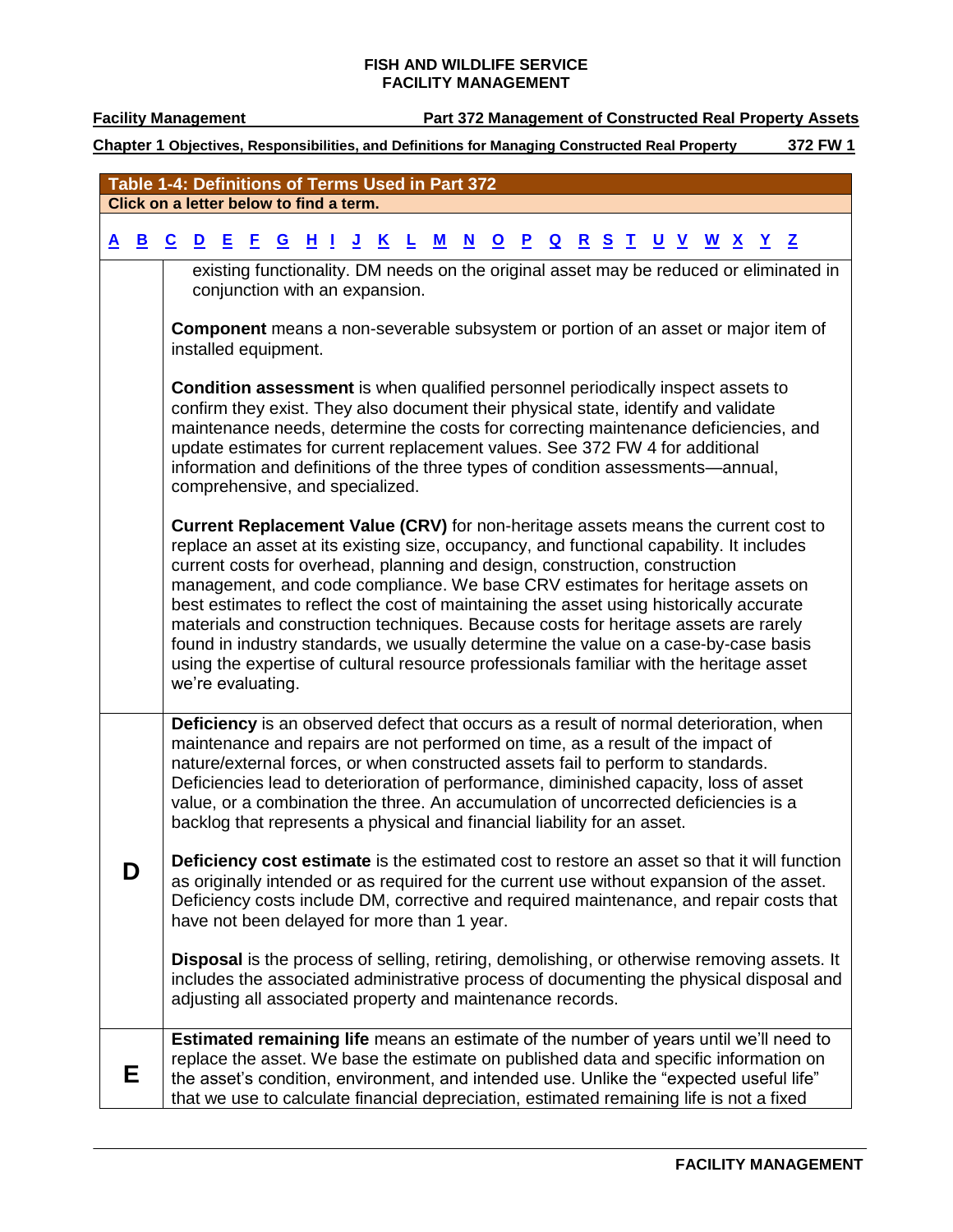<span id="page-8-5"></span><span id="page-8-4"></span><span id="page-8-3"></span><span id="page-8-2"></span><span id="page-8-1"></span><span id="page-8-0"></span>

|          |              | Table 1-4: Definitions of Terms Used in Part 372                                                                                                                                                                                                                       |
|----------|--------------|------------------------------------------------------------------------------------------------------------------------------------------------------------------------------------------------------------------------------------------------------------------------|
|          |              | Click on a letter below to find a term.                                                                                                                                                                                                                                |
| <u>A</u> | $\mathbf{B}$ | 且<br>E.<br><u>HI</u><br><u>J</u><br>$\underline{\mathbf{N}}$<br>$\mathbf{P}$<br><u>R S T</u><br><u>U V W X Y Z</u><br>$\underline{\mathbf{c}}$<br>$\mathbf{D}$<br>$\mathbf{G}$<br>$\overline{\mathbf{K}}$<br>${\bf M}$<br>$\overline{\mathbf{Q}}$<br>$\mathbf{Q}$<br>L |
|          |              | number of years from the construction date. We can extend it through diligent                                                                                                                                                                                          |
|          |              | maintenance activities, component renewals, and life-cycle investments.                                                                                                                                                                                                |
|          |              |                                                                                                                                                                                                                                                                        |
|          |              | Facility Condition Index (FCI) is the ratio of an asset's total DM cost to its CRV:<br>FCI = DM/CRV. The FCI measures the asset's current condition relative to the condition                                                                                          |
|          |              | of an identical newly constructed asset. The range is from 0 for assets that have no                                                                                                                                                                                   |
|          |              | deficiencies, to 1 for assets where the deficiency cost equals the CRV. Acceptable                                                                                                                                                                                     |
|          |              | ranges vary by asset type, but as a general guideline, an FCI <0.15 indicates acceptable                                                                                                                                                                               |
|          |              | condition, and an FCI > 0.15 indicates unacceptable condition.                                                                                                                                                                                                         |
| F        |              | Five-year DM and transportation plans are lists establishing the highest priority items                                                                                                                                                                                |
|          |              | that we will fund from our DM and transportation budgets during the budget request year                                                                                                                                                                                |
|          |              | and the following 4 fiscal years. After the Department approves our priority project lists,                                                                                                                                                                            |
|          |              | they send them to OMB for review. They ultimately are considered part of our budget<br>justification to Congress. We revise the plans annually as we develop new budget                                                                                                |
|          |              | requests, but we manage the plans so that our priorities remain consistent through time.                                                                                                                                                                               |
|          |              |                                                                                                                                                                                                                                                                        |
| G        |              | None.                                                                                                                                                                                                                                                                  |
|          |              | Heritage assets are those assets that are unique because of their historical                                                                                                                                                                                           |
|          |              | significance, cultural, educational, or artistic importance, or for significant architectural<br>characteristics. Heritage assets have different maintenance and preservation                                                                                          |
|          |              | requirements than general real property assets. For reporting purposes, heritage assets                                                                                                                                                                                |
| н        |              | for constructed real property are assets that are listed, or have been found eligible for                                                                                                                                                                              |
|          |              | listing, on the National Register of Historic Places (NRHP). Although National Historic                                                                                                                                                                                |
|          |              | Landmarks are a separate designation, when they're designated they are also listed in<br>the NRHP.                                                                                                                                                                     |
|          |              |                                                                                                                                                                                                                                                                        |
|          |              | Installation is an operational unit comprised of one or more constructed assets and the                                                                                                                                                                                |
|          |              | associated land. Examples of typical Service installations include refuges, fish<br>hatcheries, fisheries resource centers, research centers, office locations, and the                                                                                                |
|          |              | National Conservation Training Center.                                                                                                                                                                                                                                 |
|          |              |                                                                                                                                                                                                                                                                        |
|          |              | <b>Inventory</b> means a detailed, itemized record of constructed real property assets (by                                                                                                                                                                             |
|          |              | location) that the Service owns or manages. We include a variety of attributes in real<br>property inventories to characterize the main type, use, legal interest, size, relative                                                                                      |
|          |              | priority, historical status, current replacement value, location, and all other data elements                                                                                                                                                                          |
|          |              | required for the Federal Real Property Profile and asset management. The Service                                                                                                                                                                                       |
|          |              | maintains complete, accurate, and current inventory records to support portfolio-based,<br>life-cycle management decisionmaking and mandatory reporting requirements.                                                                                                  |
|          |              |                                                                                                                                                                                                                                                                        |
| J-K      |              | None.                                                                                                                                                                                                                                                                  |
|          |              | Life-cycle management (also known as life-cycle costing) is the systematic process                                                                                                                                                                                     |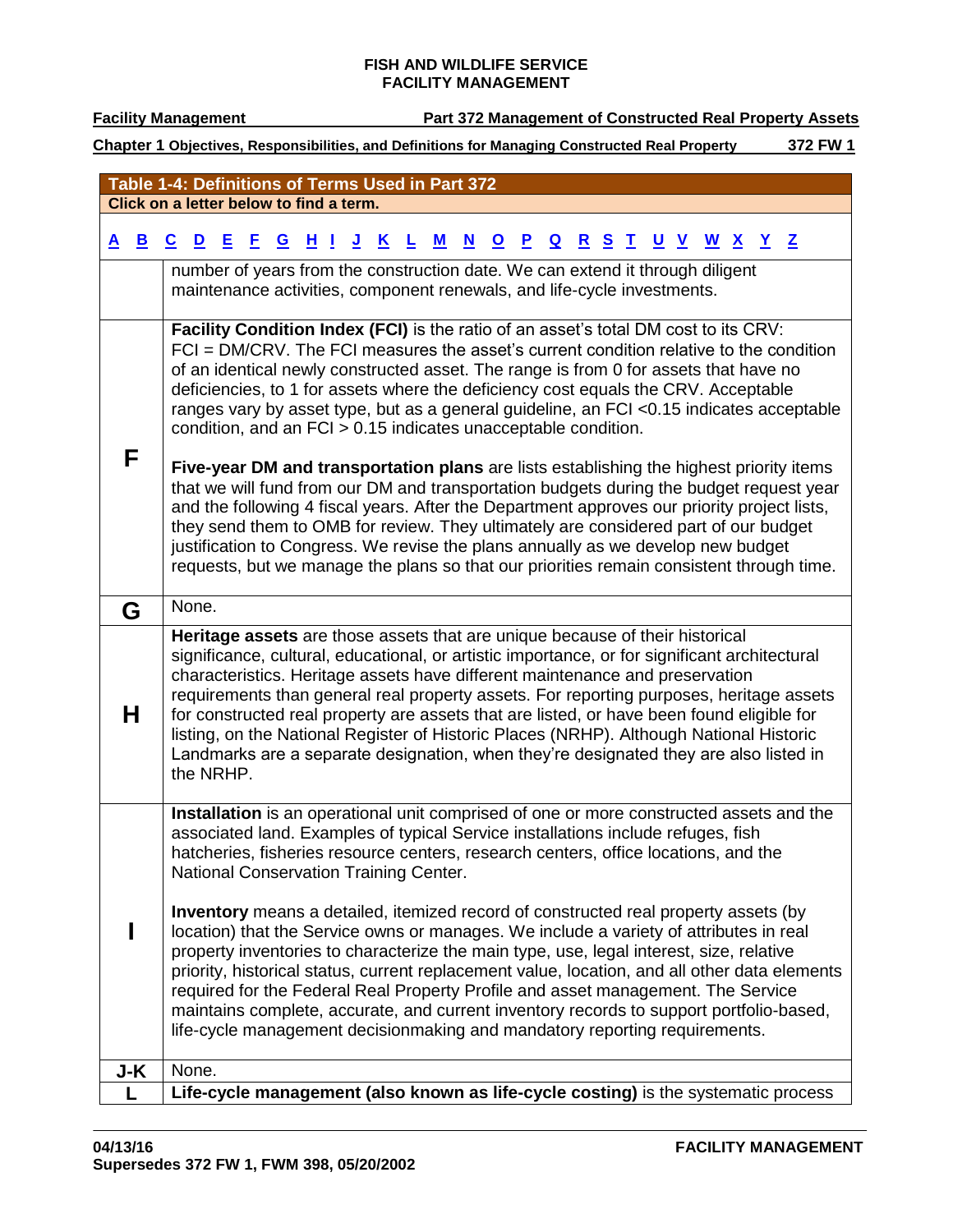<span id="page-9-0"></span>

|   | Table 1-4: Definitions of Terms Used in Part 372                                                                                                                                                                                                                                                                                                                                                                          |  |                                                                                                                                                                                                                                                                                                                                                                                                                                                                                                                                                                                                                                                                                                                                       |  |            |  |  |  |  |                            |            |  |
|---|---------------------------------------------------------------------------------------------------------------------------------------------------------------------------------------------------------------------------------------------------------------------------------------------------------------------------------------------------------------------------------------------------------------------------|--|---------------------------------------------------------------------------------------------------------------------------------------------------------------------------------------------------------------------------------------------------------------------------------------------------------------------------------------------------------------------------------------------------------------------------------------------------------------------------------------------------------------------------------------------------------------------------------------------------------------------------------------------------------------------------------------------------------------------------------------|--|------------|--|--|--|--|----------------------------|------------|--|
|   | Click on a letter below to find a term.                                                                                                                                                                                                                                                                                                                                                                                   |  |                                                                                                                                                                                                                                                                                                                                                                                                                                                                                                                                                                                                                                                                                                                                       |  |            |  |  |  |  |                            |            |  |
|   | <u>A B C D E F G H I J K L</u>                                                                                                                                                                                                                                                                                                                                                                                            |  |                                                                                                                                                                                                                                                                                                                                                                                                                                                                                                                                                                                                                                                                                                                                       |  | <u>M N</u> |  |  |  |  | <u>O P Q R S T U V W X</u> | <u>Y</u> Z |  |
|   | of strategic and cost-effective planning, constructing, operating, maintaining, renewing,<br>upgrading, and replacing or disposing of real property assets. Life-cycle asset<br>management combines an understanding of the full range of costs and return on                                                                                                                                                             |  |                                                                                                                                                                                                                                                                                                                                                                                                                                                                                                                                                                                                                                                                                                                                       |  |            |  |  |  |  |                            |            |  |
|   | investment throughout the expected life of an asset. When combined with an<br>understanding of an asset's relative importance to our mission, life-cycle costing helps<br>us to ensure an organized, defensible, and logical approach to prioritizing and funding<br>asset management activities.                                                                                                                         |  |                                                                                                                                                                                                                                                                                                                                                                                                                                                                                                                                                                                                                                                                                                                                       |  |            |  |  |  |  |                            |            |  |
|   | Maintenance includes all activities required to preserve real property assets so that they<br>may be used for their designated purpose over their required service life. Facility<br>maintenance includes all facility management activities not included in facility operations<br>and capital improvements. We refer to the following different types and stages of<br>maintenance throughout the chapters in Part 372: |  |                                                                                                                                                                                                                                                                                                                                                                                                                                                                                                                                                                                                                                                                                                                                       |  |            |  |  |  |  |                            |            |  |
|   |                                                                                                                                                                                                                                                                                                                                                                                                                           |  | (1) Preventive maintenance includes routine maintenance, servicing, inspections,<br>adjustments, and repair or replacement of parts that result in fewer breakdowns,<br>failures, and premature replacement. Preventive maintenance extends the expected<br>life of constructed assets and components. We perform preventive maintenance at<br>least once a year or as recommended by the equipment manufacturer. Delaying<br>preventive maintenance may lead to deficiencies, but failure to complete preventive<br>maintenance work does not automatically become DM. Preventive maintenance<br>typically includes grading roads and levees, replacing electrical and mechanical<br>components, lubing and greasing equipment, etc. |  |            |  |  |  |  |                            |            |  |
| M |                                                                                                                                                                                                                                                                                                                                                                                                                           |  | (2) Recurring maintenance includes activities that we perform on a periodic and<br>scheduled cycle, typically more often than every 10 years, but not as often as once a<br>year. Delaying recurring maintenance may lead to deficiencies, but failure to<br>complete recurring maintenance work does not automatically become DM. Typical<br>recurring maintenance includes painting, caulking, sealing, replacing carpets,<br>repairing erosion on roads and levees, etc.                                                                                                                                                                                                                                                           |  |            |  |  |  |  |                            |            |  |
|   |                                                                                                                                                                                                                                                                                                                                                                                                                           |  | (3) Component renewal means maintenance activities that recur on a periodic and<br>scheduled cycle, typically greater than 10 years, for large components of an asset.<br>Typical component renewal work includes resurfacing pavement, replacing culverts,<br>and replacing water control structures, HVAC equipment, roofs, doors, and windows.                                                                                                                                                                                                                                                                                                                                                                                     |  |            |  |  |  |  |                            |            |  |
|   |                                                                                                                                                                                                                                                                                                                                                                                                                           |  | (4) Corrective maintenance means unscheduled maintenance or repairs to correct<br>deficiencies during the year in which they occur. Typical corrective maintenance<br>includes repairing potholes; replacing damaged or worn signs; and replacing HVAC,<br>electrical, or mechanical components.                                                                                                                                                                                                                                                                                                                                                                                                                                      |  |            |  |  |  |  |                            |            |  |
|   |                                                                                                                                                                                                                                                                                                                                                                                                                           |  | (5) Emergency maintenance means unforeseen repair activities to correct an<br>immediate, unpredicted need to prevent injury, loss of property, contamination                                                                                                                                                                                                                                                                                                                                                                                                                                                                                                                                                                          |  |            |  |  |  |  |                            |            |  |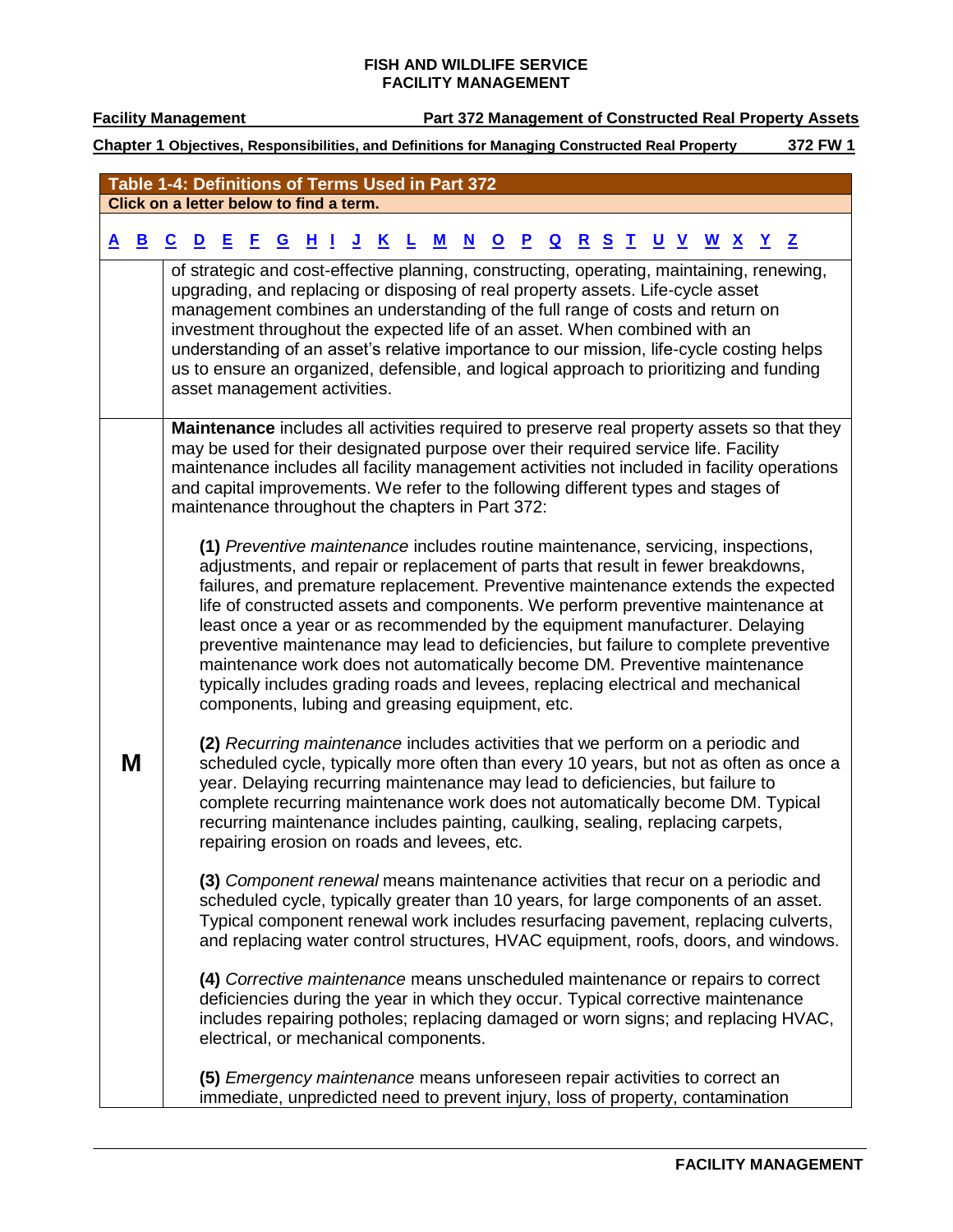# **Facility Management Part 372 Management of Constructed Real Property Assets**

<span id="page-10-1"></span><span id="page-10-0"></span>

|          |              |                          |                         |                      |    |          | Table 1-4: Definitions of Terms Used in Part 372                                                                                                                                                                                                                                                                                                                                                                                                                                    |                         |   |           |                          |                         |              |                         |            |              |           |                          |                          |            |                                                                                                                                                                                  |
|----------|--------------|--------------------------|-------------------------|----------------------|----|----------|-------------------------------------------------------------------------------------------------------------------------------------------------------------------------------------------------------------------------------------------------------------------------------------------------------------------------------------------------------------------------------------------------------------------------------------------------------------------------------------|-------------------------|---|-----------|--------------------------|-------------------------|--------------|-------------------------|------------|--------------|-----------|--------------------------|--------------------------|------------|----------------------------------------------------------------------------------------------------------------------------------------------------------------------------------|
|          |              |                          |                         |                      |    |          | Click on a letter below to find a term.                                                                                                                                                                                                                                                                                                                                                                                                                                             |                         |   |           |                          |                         |              |                         |            |              |           |                          |                          |            |                                                                                                                                                                                  |
| <u>A</u> | $\mathbf{B}$ | $\underline{\mathbf{c}}$ | $\overline{\mathbf{D}}$ | E                    | Е. | <u>H</u> | <u>J</u><br>U.                                                                                                                                                                                                                                                                                                                                                                                                                                                                      | $\overline{\mathbf{K}}$ | L | ${\bf M}$ | $\underline{\mathbf{N}}$ | $\overline{\mathbf{Q}}$ | $\mathbf{P}$ | $\overline{\mathbf{Q}}$ | <u>R S</u> | $\mathbf{I}$ | <u>UV</u> | $\underline{\mathbf{w}}$ | $\underline{\mathbf{X}}$ | <u>Y</u> Z |                                                                                                                                                                                  |
|          |              |                          |                         |                      |    |          | releases, or to return an asset to service. We begin these repairs soon after we                                                                                                                                                                                                                                                                                                                                                                                                    |                         |   |           |                          |                         |              |                         |            |              |           |                          |                          |            |                                                                                                                                                                                  |
|          |              |                          |                         |                      |    |          | identify the need, usually within hours.                                                                                                                                                                                                                                                                                                                                                                                                                                            |                         |   |           |                          |                         |              |                         |            |              |           |                          |                          |            |                                                                                                                                                                                  |
|          |              |                          |                         | least 12 months.     |    |          | (6) Deferred Maintenance (DM) means corrective maintenance that was not                                                                                                                                                                                                                                                                                                                                                                                                             |                         |   |           |                          |                         |              |                         |            |              |           |                          |                          |            | performed when it should have been or was scheduled, and has been delayed for at                                                                                                 |
|          |              |                          |                         |                      |    |          |                                                                                                                                                                                                                                                                                                                                                                                                                                                                                     |                         |   |           |                          |                         |              |                         |            |              |           |                          |                          |            |                                                                                                                                                                                  |
|          |              |                          |                         |                      |    |          | (a) Scheduled repairs continue to be "routine corrective maintenance or<br>repair" for 1 year. If they haven't been repaired after a year, they're "DM."<br>and Health (OSHA), environmental codes, etc.) and other regulatory or<br>Executive Order requirements.<br>(c) DM costs include engineering and contracted services to plan, design,<br>and execute DM work.                                                                                                             |                         |   |           |                          |                         |              |                         |            |              |           |                          |                          |            | (b) This 1-year delay includes deficiencies that are non-compliant to codes<br>(e.g., life safety, Americans with Disabilities Act (ADA), Occupational Safety                    |
|          |              |                          |                         |                      |    |          | (7) Replacement means removing an existing asset and acquiring a substitute to<br>serve the same function as the original asset without expansion or alteration.                                                                                                                                                                                                                                                                                                                    |                         |   |           |                          |                         |              |                         |            |              |           |                          |                          |            |                                                                                                                                                                                  |
|          |              |                          |                         | an asset.            |    |          | the necessary remediation and cleanup work required to remove the asset safely,                                                                                                                                                                                                                                                                                                                                                                                                     |                         |   |           |                          |                         |              |                         |            |              |           |                          |                          |            | (8) Demolition means dismantling and removing an asset. Demolition costs include<br>but the costs don't include site remediation not directly resulting from the removal of      |
|          |              |                          |                         |                      |    |          | Maintenance Action Team (MAT) projects are formally planned, coordinated, and<br>completed using in-house staff and equipment. Coordinated by the Regional offices,<br>these projects give our maintenance staff training and networking opportunities. MAT<br>projects are often moderately complex in nature and include such activities as levee<br>from multiple field stations work to accomplish these projects with the assistance of<br>personnel from the Regional office. |                         |   |           |                          |                         |              |                         |            |              |           |                          |                          |            | executed restoration, rehabilitation, construction, or demolition projects predominantly<br>replacements, road or parking lot improvements, and improvements to buildings. Staff |
|          | N            |                          | None.                   |                      |    |          |                                                                                                                                                                                                                                                                                                                                                                                                                                                                                     |                         |   |           |                          |                         |              |                         |            |              |           |                          |                          |            |                                                                                                                                                                                  |
|          |              |                          |                         | describe operations: |    |          | Operations are the activities we perform on a recurring basis throughout the year to                                                                                                                                                                                                                                                                                                                                                                                                |                         |   |           |                          |                         |              |                         |            |              |           |                          |                          |            | meet routine, daily, or ongoing mission needs. Following are additional terms we use to                                                                                          |
|          |              |                          |                         |                      |    |          | (1) Operational maintenance includes activities related to the normal functions for<br>which an asset or item of equipment is intended. Examples include utilities (i.e.,                                                                                                                                                                                                                                                                                                           |                         |   |           |                          |                         |              |                         |            |              |           |                          |                          |            | water, sewer, gas, electricity), monitoring of water or sewage treatment systems, and                                                                                            |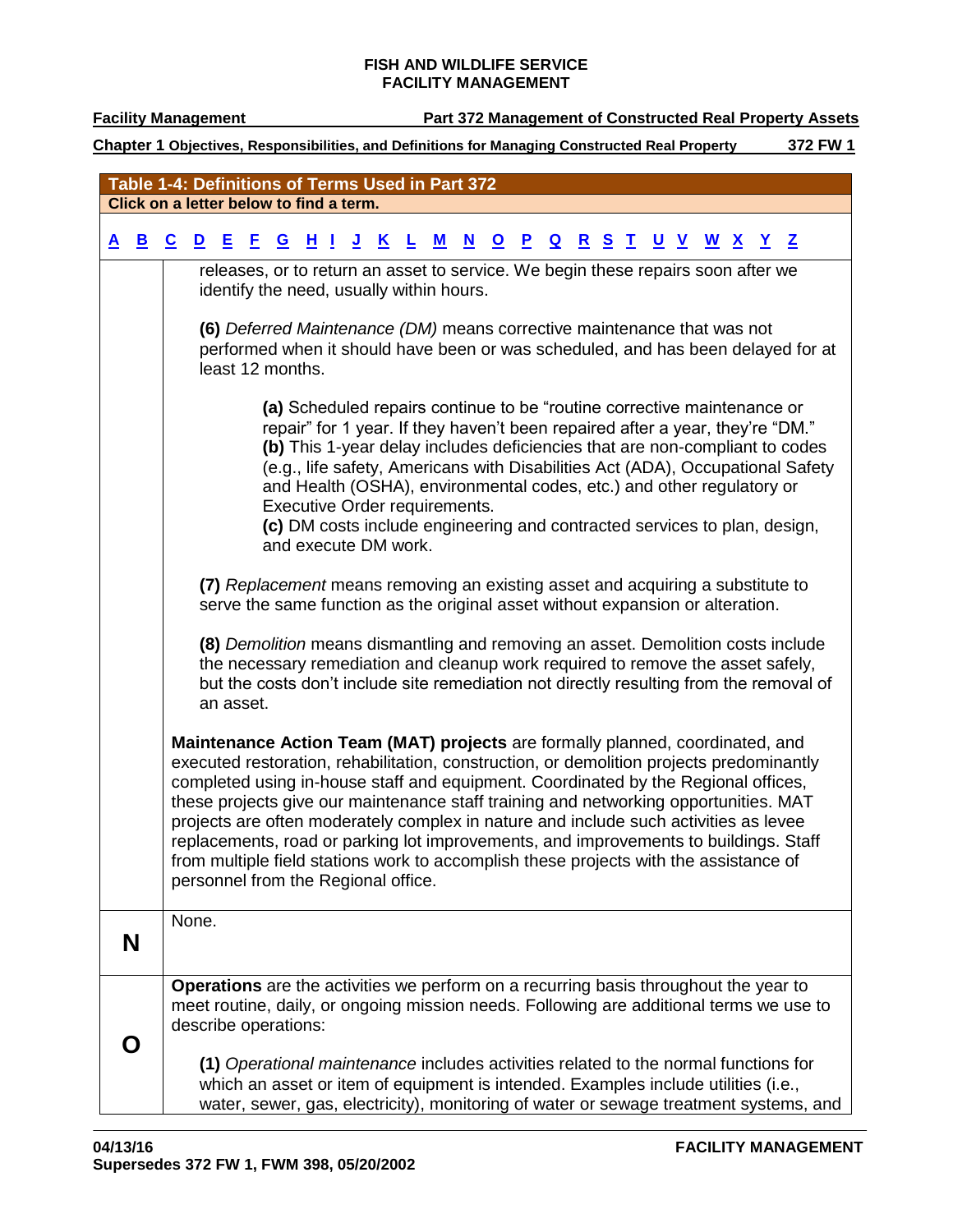**Facility Management Part 372 Management of Constructed Real Property Assets** 

<span id="page-11-0"></span>

| Table 1-4: Definitions of Terms Used in Part 372 |   |                         |                                         |            |    |                |          |                         |                                                                                                                                                                                                                                                                                                                                                                                                                                  |   |                          |              |              |                         |              |              |   |                          |              |                                                     |   |                                                                                                                                                                                                                                                                                  |  |
|--------------------------------------------------|---|-------------------------|-----------------------------------------|------------|----|----------------|----------|-------------------------|----------------------------------------------------------------------------------------------------------------------------------------------------------------------------------------------------------------------------------------------------------------------------------------------------------------------------------------------------------------------------------------------------------------------------------|---|--------------------------|--------------|--------------|-------------------------|--------------|--------------|---|--------------------------|--------------|-----------------------------------------------------|---|----------------------------------------------------------------------------------------------------------------------------------------------------------------------------------------------------------------------------------------------------------------------------------|--|
|                                                  |   |                         | Click on a letter below to find a term. |            |    |                |          |                         |                                                                                                                                                                                                                                                                                                                                                                                                                                  |   |                          |              |              |                         |              |              |   |                          |              |                                                     |   |                                                                                                                                                                                                                                                                                  |  |
| A                                                | В | $\overline{\mathbf{c}}$ | $\mathbf{D}$                            | E          | F. | $\overline{G}$ | <u>H</u> | <u>J</u><br>-1          | K                                                                                                                                                                                                                                                                                                                                                                                                                                | M | $\underline{\mathbf{N}}$ | $\mathbf{o}$ | $\mathbf{P}$ | $\overline{\mathbf{Q}}$ | $\mathbf{R}$ | $\mathbf{s}$ | T | $\underline{\mathsf{u}}$ | $\mathbf{V}$ | $\underline{\mathbf{w}}$<br>$\overline{\mathbf{X}}$ | Y | $\mathbf{Z}$                                                                                                                                                                                                                                                                     |  |
|                                                  |   |                         |                                         |            |    |                |          |                         | ongoing routine management of environmental compliance or energy use.                                                                                                                                                                                                                                                                                                                                                            |   |                          |              |              |                         |              |              |   |                          |              |                                                     |   |                                                                                                                                                                                                                                                                                  |  |
|                                                  |   |                         |                                         | buildings. |    |                |          |                         | (2) Custodial maintenance includes activities associated with general day-to-day<br>It includes housekeeping duties, such as cleaning restrooms, waxing floors,<br>vacuuming, and cleaning windows; controlling rodents and pests; mowing lawns;<br>grading roads and levees; mowing roadsides and levees; managing alarms and<br>security systems; and maintaining fire protection or other safety systems for                  |   |                          |              |              |                         |              |              |   |                          |              |                                                     |   | care and cleaning operations necessary to operate an asset, installation, or program.<br>cleaning hatchery raceways; removing beaver dams from water control structures;                                                                                                         |  |
|                                                  |   |                         |                                         |            |    |                |          |                         | (3) Trash removal includes activities associated with recycling and disposing of<br>hazardous and non-hazardous waste.                                                                                                                                                                                                                                                                                                           |   |                          |              |              |                         |              |              |   |                          |              |                                                     |   |                                                                                                                                                                                                                                                                                  |  |
|                                                  |   |                         |                                         |            |    |                |          |                         | using special mechanized equipment or trucks, chemicals, and sand.                                                                                                                                                                                                                                                                                                                                                               |   |                          |              |              |                         |              |              |   |                          |              |                                                     |   | (4) Snow and ice removal involves treating for and removing snow, ice, and freezing<br>rain on sidewalks, walkways, driveways, parking lots, and roadways. It often involves                                                                                                     |  |
|                                                  |   |                         |                                         |            |    |                |          | water evaluations, etc. | (5) Inspections and assessments include annual and comprehensive condition                                                                                                                                                                                                                                                                                                                                                       |   |                          |              |              |                         |              |              |   |                          |              |                                                     |   | assessments, safety inspections, environmental compliance inspections, energy and                                                                                                                                                                                                |  |
|                                                  |   |                         | management enables us to:               |            |    |                |          |                         | Portfolio-based management means using long-range planning and a disciplined<br>minimal risks, lowest life-cycle costs, and greatest benefits. It helps us to focus on<br>performing the most important work at the most important time and place. Portfolio-<br>based management can be a Servicewide or programwide approach to strategically<br>goal is to make decisions based on the optimal mix and sequencing of proposed |   |                          |              |              |                         |              |              |   |                          |              |                                                     |   | budget process to manage our overall asset investments to accomplish our mission with<br>analyzing and collectively managing the entire suite of assets or proposed projects. Our<br>projects instead of focusing on isolated individual properties or projects. Portfolio-based |  |
|                                                  | P |                         |                                         |            |    |                |          |                         | (1) Evaluate each asset based on how well it supports our mission;                                                                                                                                                                                                                                                                                                                                                               |   |                          |              |              |                         |              |              |   |                          |              |                                                     |   |                                                                                                                                                                                                                                                                                  |  |
|                                                  |   |                         |                                         | condition; |    |                |          |                         |                                                                                                                                                                                                                                                                                                                                                                                                                                  |   |                          |              |              |                         |              |              |   |                          |              |                                                     |   | (2) Direct resources to assets where they are needed most, not just to assets in poor                                                                                                                                                                                            |  |
|                                                  |   |                         |                                         |            |    |                |          |                         | (3) Effectively manage the life-cycle of each asset by systematically considering<br>realistic short-term and long-term cost estimates when making decisions to<br>construct, repair, or replace assets;                                                                                                                                                                                                                         |   |                          |              |              |                         |              |              |   |                          |              |                                                     |   |                                                                                                                                                                                                                                                                                  |  |
|                                                  |   |                         |                                         |            |    |                |          |                         | (4) Focus planning on the long-term overall condition of our asset portfolio; and                                                                                                                                                                                                                                                                                                                                                |   |                          |              |              |                         |              |              |   |                          |              |                                                     |   |                                                                                                                                                                                                                                                                                  |  |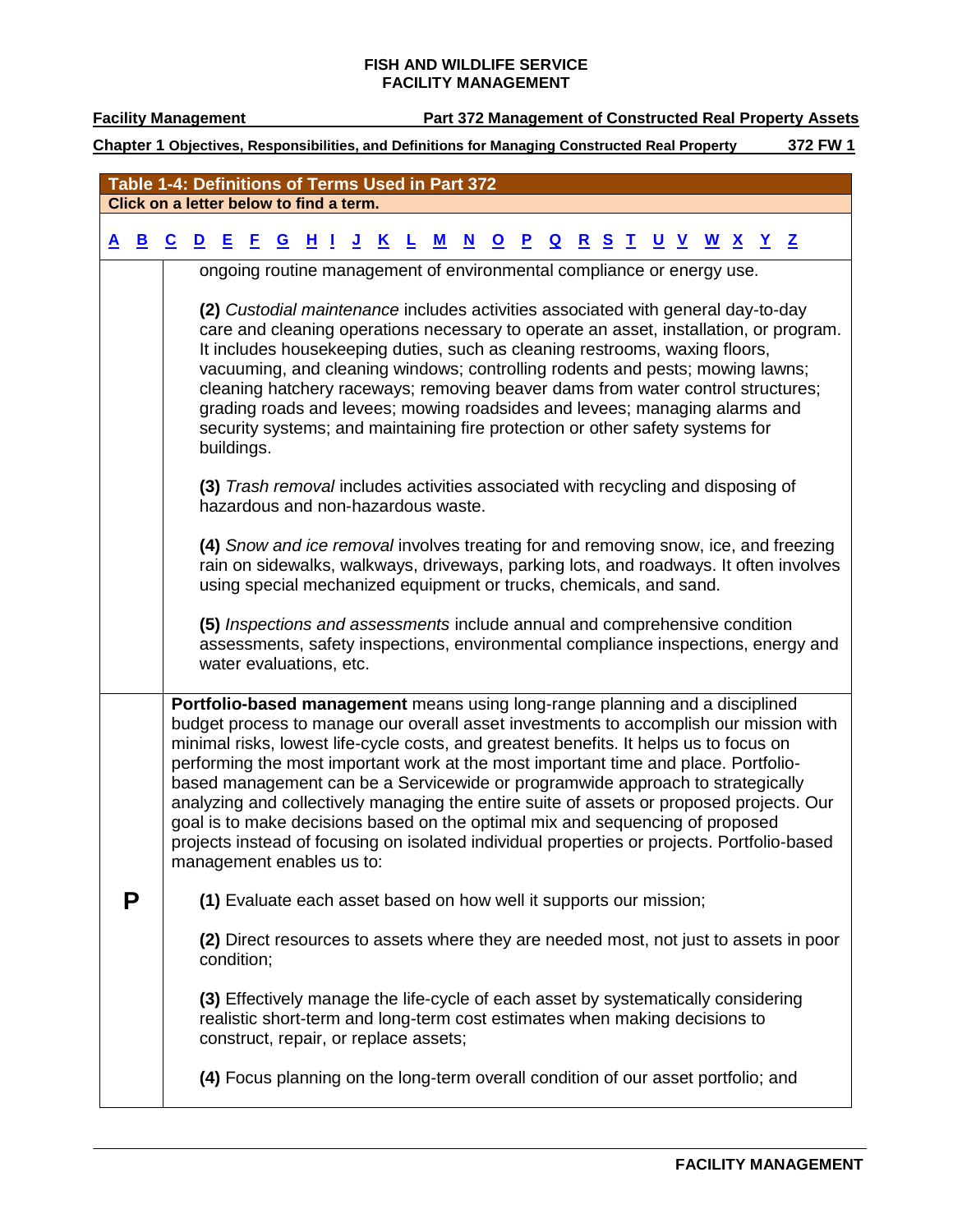**Facility Management Part 372 Management of Constructed Real Property Assets** 

<span id="page-12-6"></span><span id="page-12-5"></span><span id="page-12-4"></span><span id="page-12-3"></span><span id="page-12-2"></span><span id="page-12-1"></span><span id="page-12-0"></span>

| Table 1-4: Definitions of Terms Used in Part 372 |                                                                                                                                                                                                                                                                                                                                                                                                                                                                                                                                                                                                                                                                                                                                                                                                                                                                                                         |  |  |  |  |  |  |  |  |
|--------------------------------------------------|---------------------------------------------------------------------------------------------------------------------------------------------------------------------------------------------------------------------------------------------------------------------------------------------------------------------------------------------------------------------------------------------------------------------------------------------------------------------------------------------------------------------------------------------------------------------------------------------------------------------------------------------------------------------------------------------------------------------------------------------------------------------------------------------------------------------------------------------------------------------------------------------------------|--|--|--|--|--|--|--|--|
| Click on a letter below to find a term.          |                                                                                                                                                                                                                                                                                                                                                                                                                                                                                                                                                                                                                                                                                                                                                                                                                                                                                                         |  |  |  |  |  |  |  |  |
| $\mathbf{B}$<br><u>A</u>                         | $\overline{\mathbf{c}}$<br>$\mathbf{D}$<br>且<br>E<br><u>н</u><br>$\underline{\mathbf{K}}$<br>$\underline{\mathbf{N}}$<br><u>R S T</u><br><u>J</u><br>${\bf M}$<br><u>P</u><br>$\overline{\mathbf{Q}}$<br><u>U V W X Y Z</u><br>ш<br>$\overline{\mathbf{Q}}$<br>L                                                                                                                                                                                                                                                                                                                                                                                                                                                                                                                                                                                                                                        |  |  |  |  |  |  |  |  |
|                                                  | (5) Identify opportunities to dispose of assets that no longer support our mission.                                                                                                                                                                                                                                                                                                                                                                                                                                                                                                                                                                                                                                                                                                                                                                                                                     |  |  |  |  |  |  |  |  |
| Q                                                | None.                                                                                                                                                                                                                                                                                                                                                                                                                                                                                                                                                                                                                                                                                                                                                                                                                                                                                                   |  |  |  |  |  |  |  |  |
| R                                                | Real property unique identification number is a number FBMS assigns to each<br>constructed real property asset when we establish a record for it in the system. Along<br>with the real property unique ID, we also collect information about the attributes of the<br>asset that include such items as descriptions, measurements, geospatial location,<br>congressional district, extent of use, etc.                                                                                                                                                                                                                                                                                                                                                                                                                                                                                                  |  |  |  |  |  |  |  |  |
| S-T                                              | None.                                                                                                                                                                                                                                                                                                                                                                                                                                                                                                                                                                                                                                                                                                                                                                                                                                                                                                   |  |  |  |  |  |  |  |  |
| $\overline{U}$                                   | Usable Square Feet (USF) is the not-to-exceed 180 square foot per person office space<br>allowance per Department standard. USF includes not only individually assigned office<br>areas, but also shared functional space, such as hallways, conference rooms, supply<br>storage areas, kitchens, and break areas. The USF requirements were established as<br>policy in a Departmental memorandum "Space Management Utilization Guidance,"<br>dated 5/12/11) and 425 DM, Space Management).<br><b>Useful life</b> is the number of years an asset or equipment is expected to remain viable if<br>we perform scheduled preventive maintenance and repairs to the manufacturer's<br>recommendations and industry standards. We can extend the useful life of an asset or<br>associated equipment components through diligent maintenance activities, component<br>renewals, and life-cycle investments. |  |  |  |  |  |  |  |  |
| $\mathbf V$                                      | None.                                                                                                                                                                                                                                                                                                                                                                                                                                                                                                                                                                                                                                                                                                                                                                                                                                                                                                   |  |  |  |  |  |  |  |  |
| W                                                | Work Breakdown Structure (WBS) is a unique string of characters that identifies a<br>specific project in FBMS; essentially it's a fund label. The Division of Financial<br>Management assigns a WBS upon request from the Regional budget offices of<br>Headquarters office. All projects, regardless of Service fund source, require a WBS<br>before construction or repairs begin. A WBS must be assigned before a work order can<br>be created.<br>Work order is a written request we use to plan and track asset maintenance tasks and<br>costs. We create work orders in SAMMS and track them in FBMS as payments are<br>made.                                                                                                                                                                                                                                                                     |  |  |  |  |  |  |  |  |
| $X-Z$                                            | None.                                                                                                                                                                                                                                                                                                                                                                                                                                                                                                                                                                                                                                                                                                                                                                                                                                                                                                   |  |  |  |  |  |  |  |  |